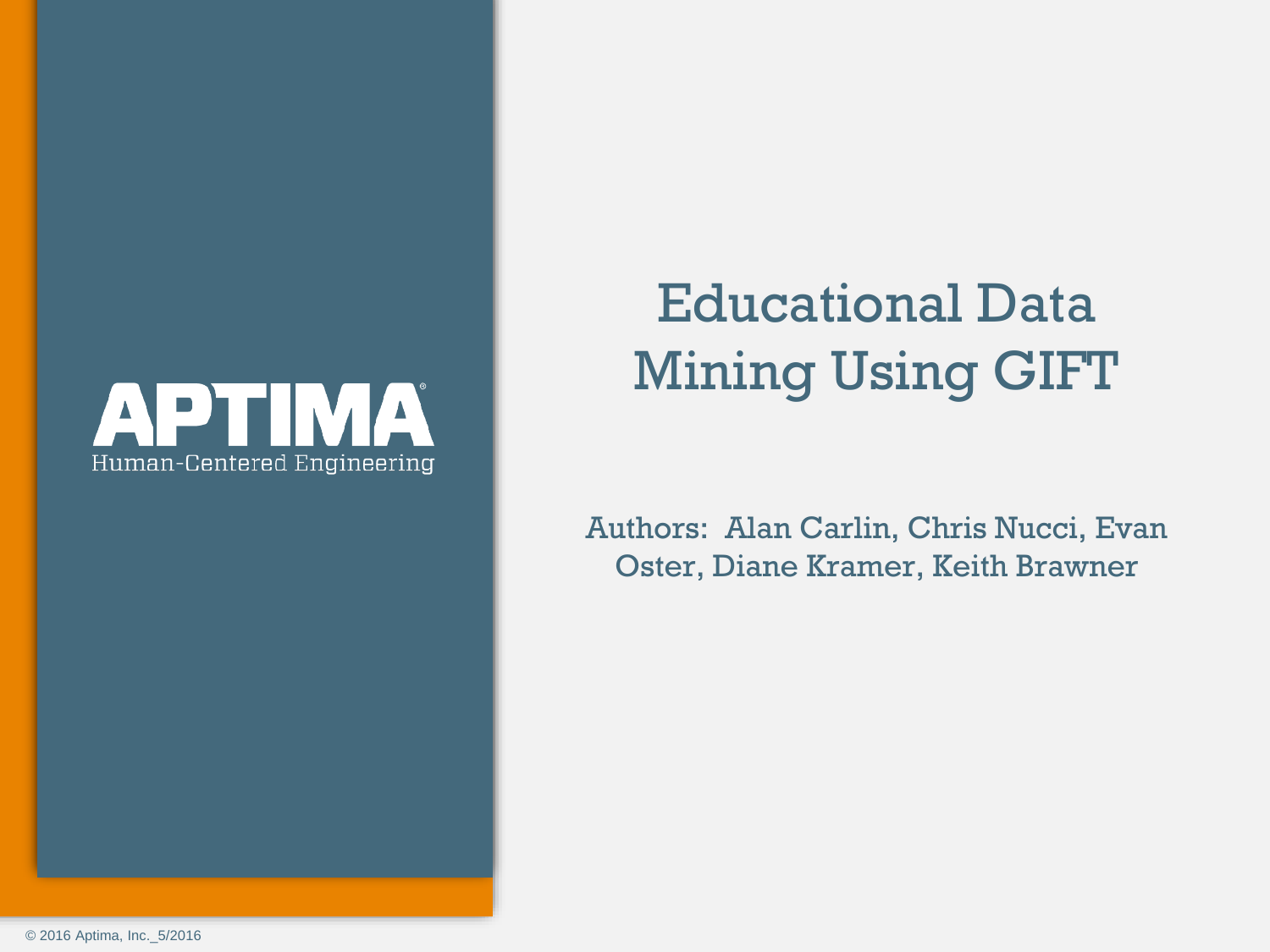# After Action Review

- Several questions related to ITS's motivate this work
- What is the best content for a personalized After Action Review (AAR)?
	- Personalization implies:
		- Understanding learner Knowledges, Skills, and Abilities (KSA's)
		- Understanding KSA's in the training domain
		- Understanding how training measures relate to those KSA's
		- Implementation of a policy to select the AAR given the above

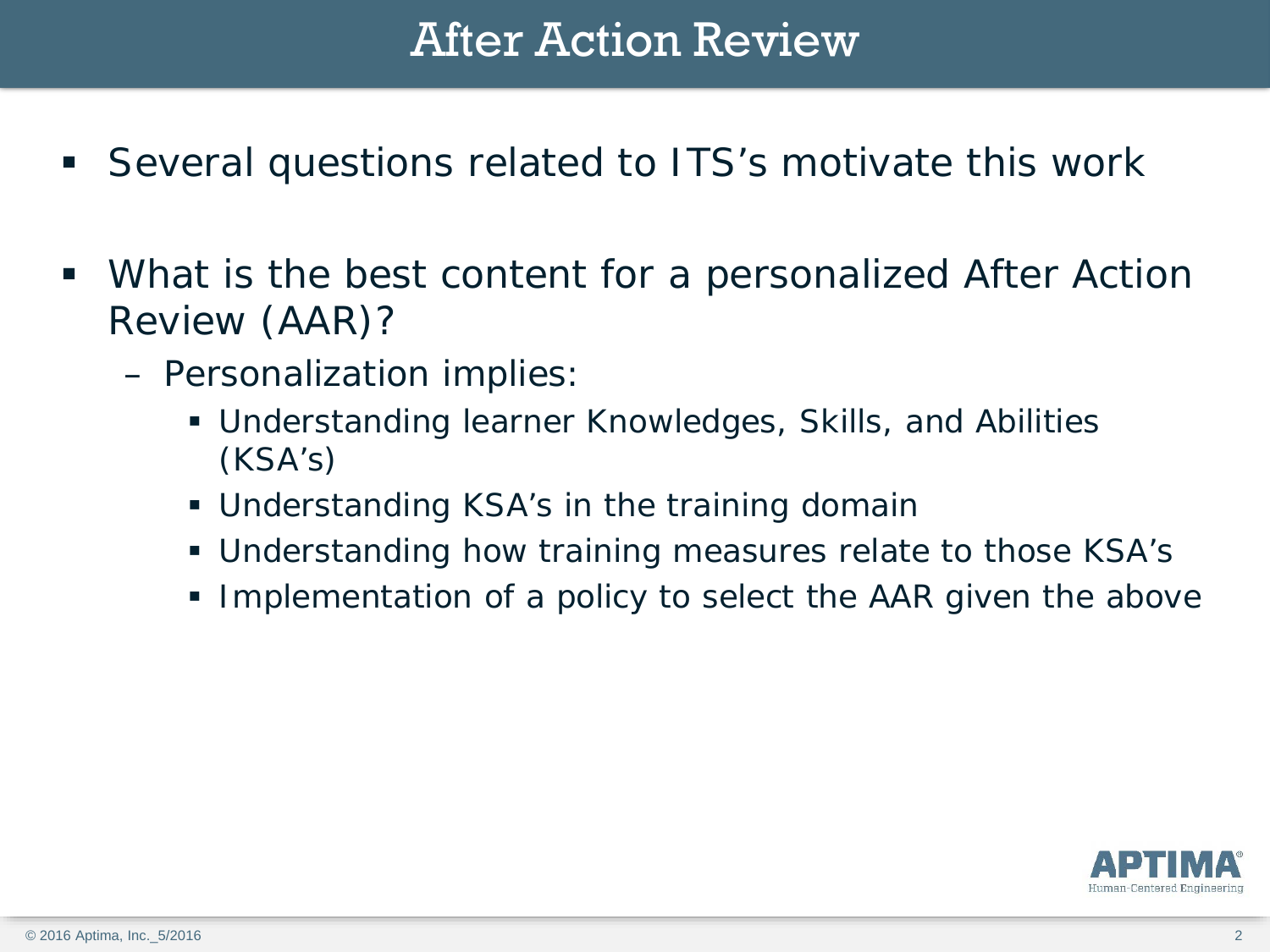

# Educational Data Mining

## Training data

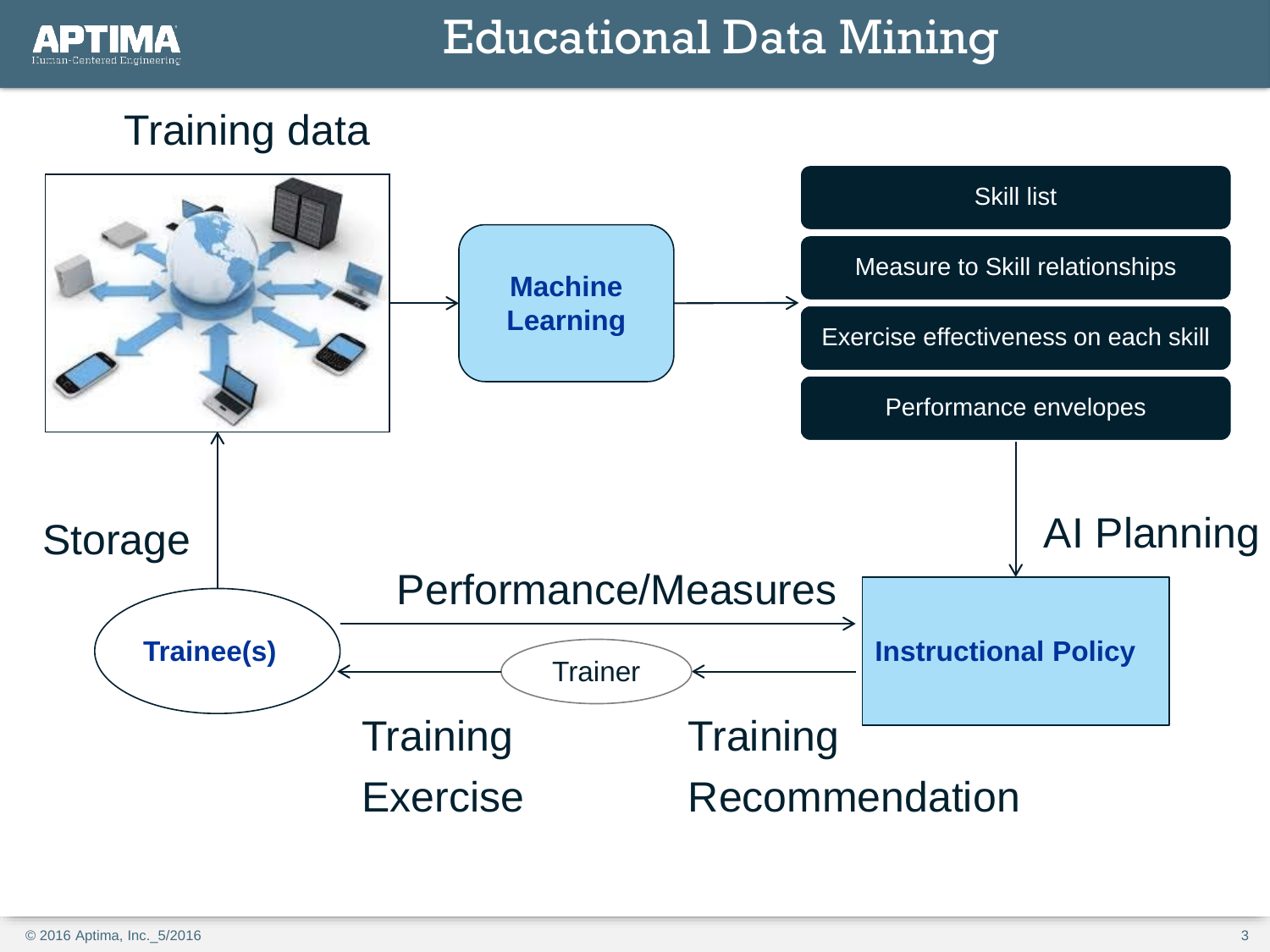

- Data mining software to extract results from the GIFT LMS
- After Action Review based on the data mining
- Implementation of training policy software that personalizes training based on the information in the AAR
- Improvements to GIFT-powered Newtonian Talk to implement the above
- Improvements to GIFT Cloud to enable a data collection study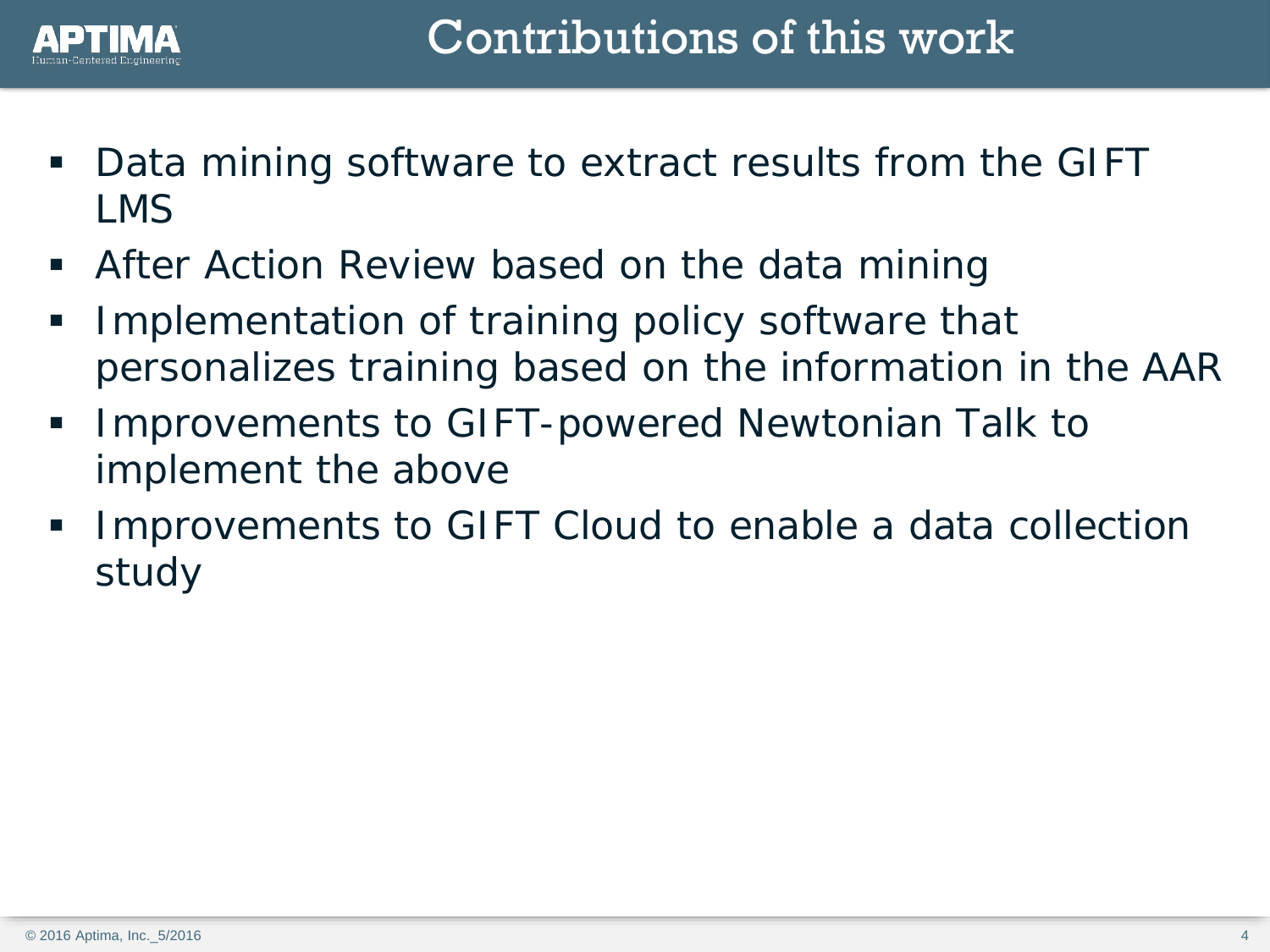

# GIFT modules affected

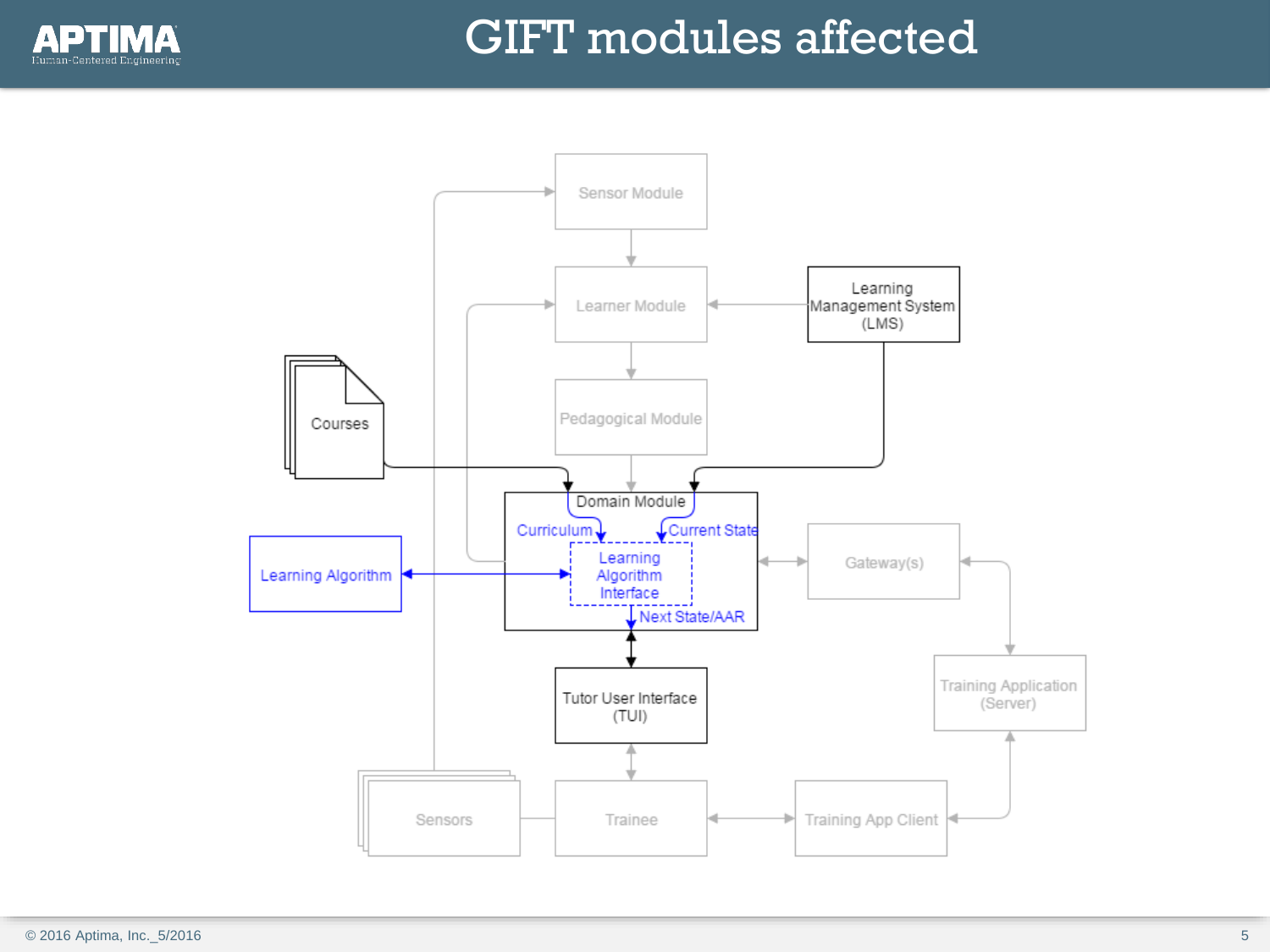## Sequence of events

- 1. The student takes a pre-test to assess physics knowledge.
- 2. An adaptive learning algorithm (e.g., MDP) determines which course the student should take next.
- 3. An AAR screen shows the results of the learning algorithm, including level of expertise in each skill.
- 4. The learning algorithm also makes a recommendation for which course the student should take next.
- 5. The student takes the next course.
- 6. The process repeats (go to step 2 above) 9 times.
- 7. After the 9<sup>th</sup> scenario, the learning loop ceases and the student takes a post-test.
- The **LMS** was modified to store a custom construct called student state – Messages were added to support transmission between GIFT modules
- The **Domain Module** was enhanced to include classes that represent an adaptive AAR policy
	- The Domain Module was also used to get/set user state in the LMS.
- **Tutor UI**: The tutor UI was tweaked to display AAR.

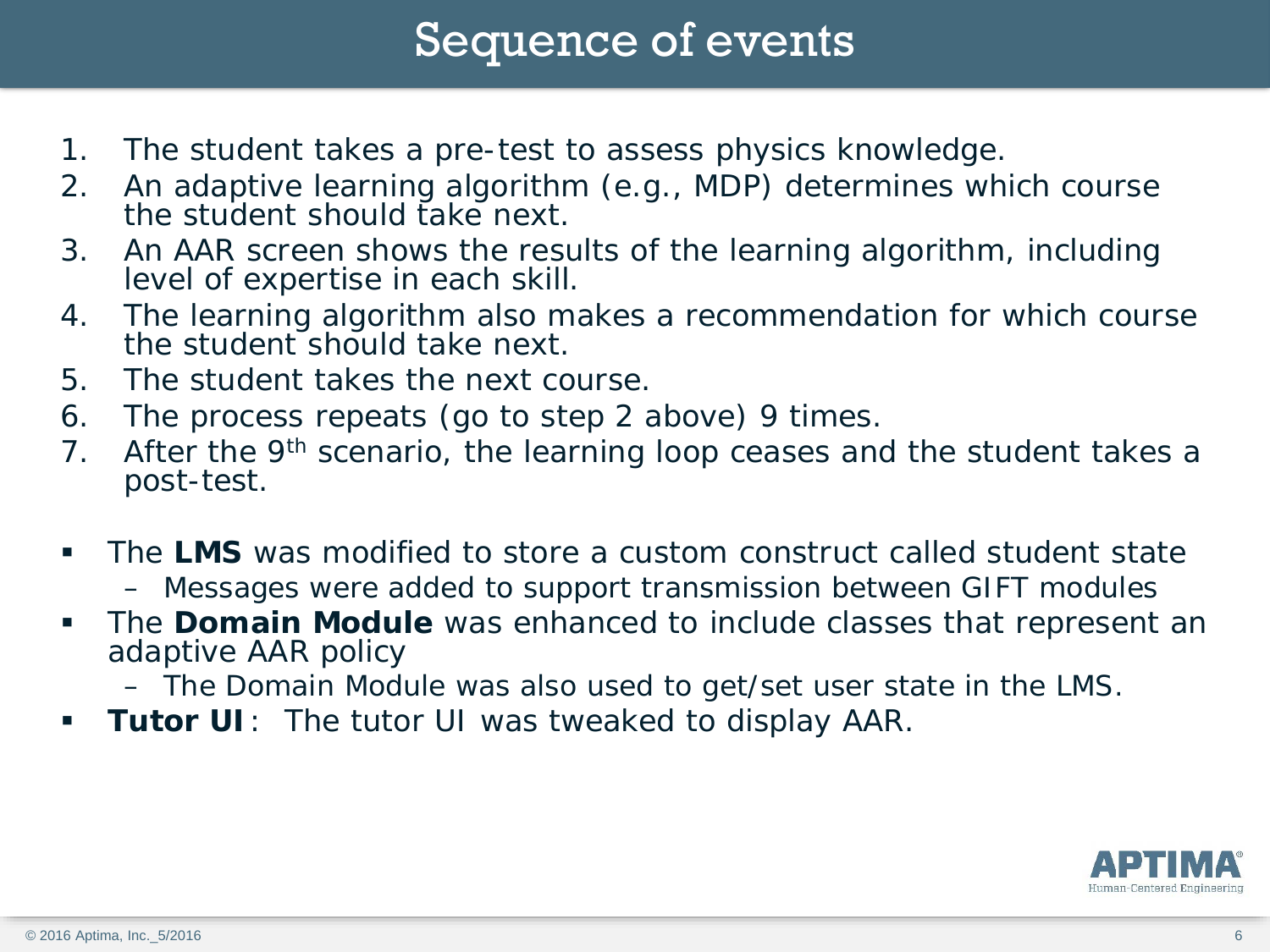# Newtonian Talk

 Use Case: GIFT-powered Newtonian Talk (Zhou et al., 2015



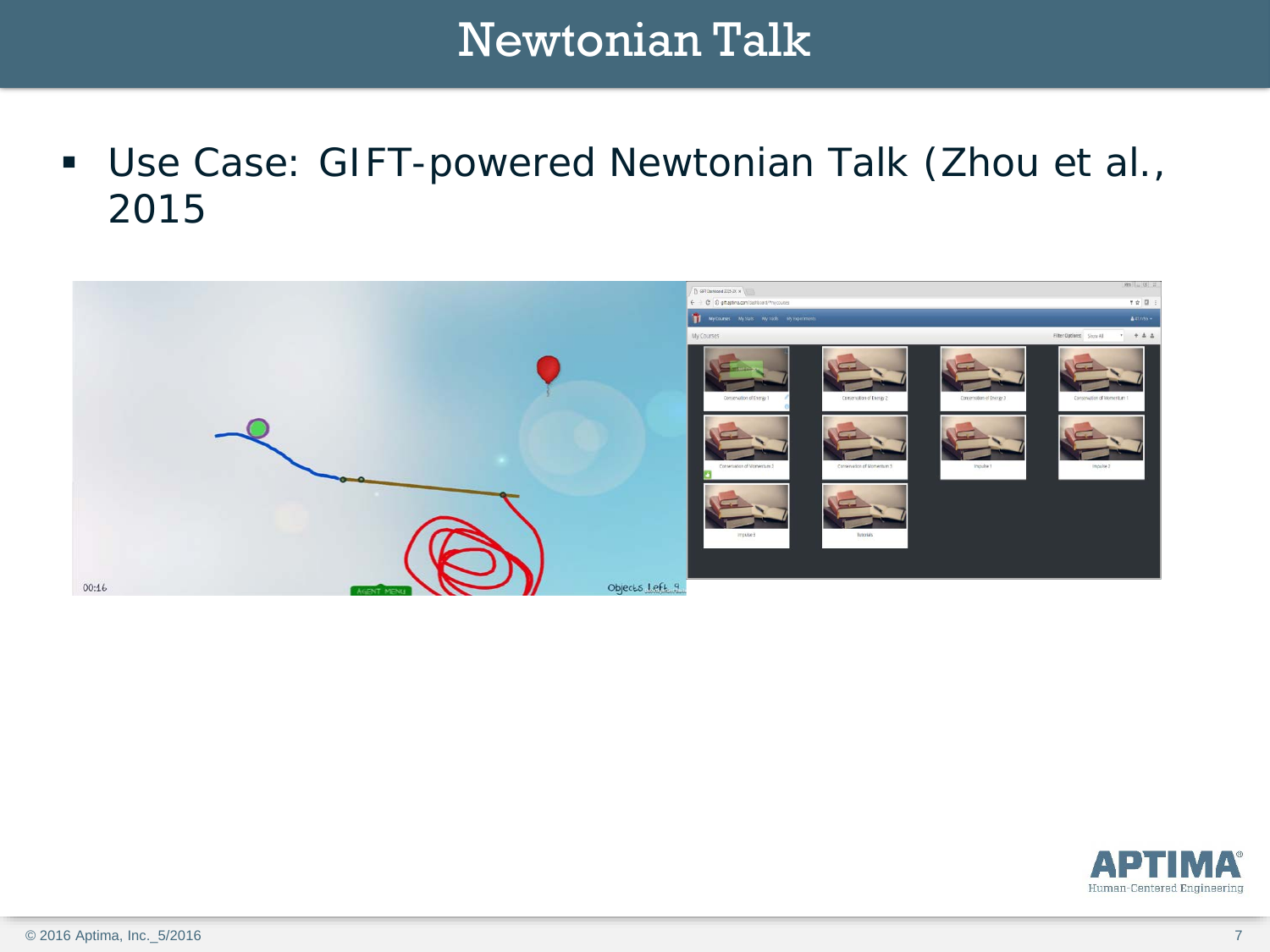# Data mining model

- **State** is defined as a k-tuple of numbers, e.g.,  $<$ 3,5,5,1 $>$ 
	- For this study, we automatically extracted these from the measures in the LMS
- **Actions** are the options available to the tutor
	- Selection of modules and AAR
- **Transition** is the modeled effect of each action
- **Observations** are the modeled probability of receiving a measure, given learner state

- Taken from IRT: 
$$
p(correct) \frac{1}{1+e^{\sum_k w_i^k(d_i^k - \theta_j^k)}}
$$

 This corresponds to a Partially Observable Markov decision Process (POMDP) model

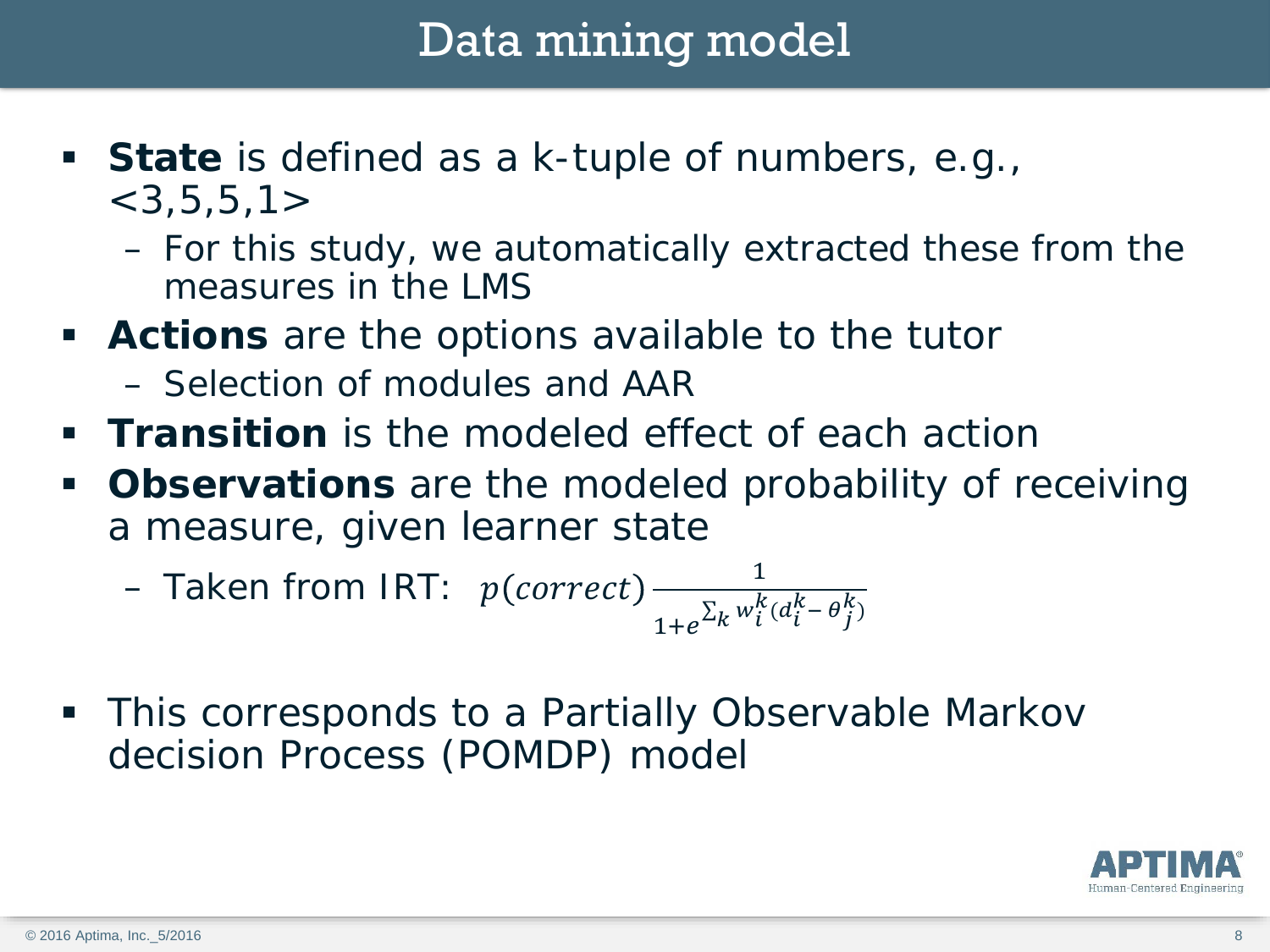## **Student Data**

| <b>Student</b><br>ID | <b>Seq</b><br><b>Numbe</b><br>r | <b>Scenario</b> | <b>Score</b> | <b>Time</b>     |  |
|----------------------|---------------------------------|-----------------|--------------|-----------------|--|
| 111                  | 1                               | Lesson A        | 10/10        | 5s              |  |
| 111                  | $\overline{2}$                  | Lesson C        | 1/10         | 10 <sub>s</sub> |  |
| 111                  | 3                               | Lesson B        | 7/10         | 1s              |  |
| 192                  | 1                               | Lesson A        | 5/10         | 5s              |  |
| 192                  | 2                               | Lesson D        | $1/10$       | 10 <sub>s</sub> |  |

#### **Lesson Data**

| <b>Scenario</b> | <b>Feature 1</b> |
|-----------------|------------------|
| Lesson A        | Video            |
| Lesson B        | Quiz             |
| Lesson C        | Speaking         |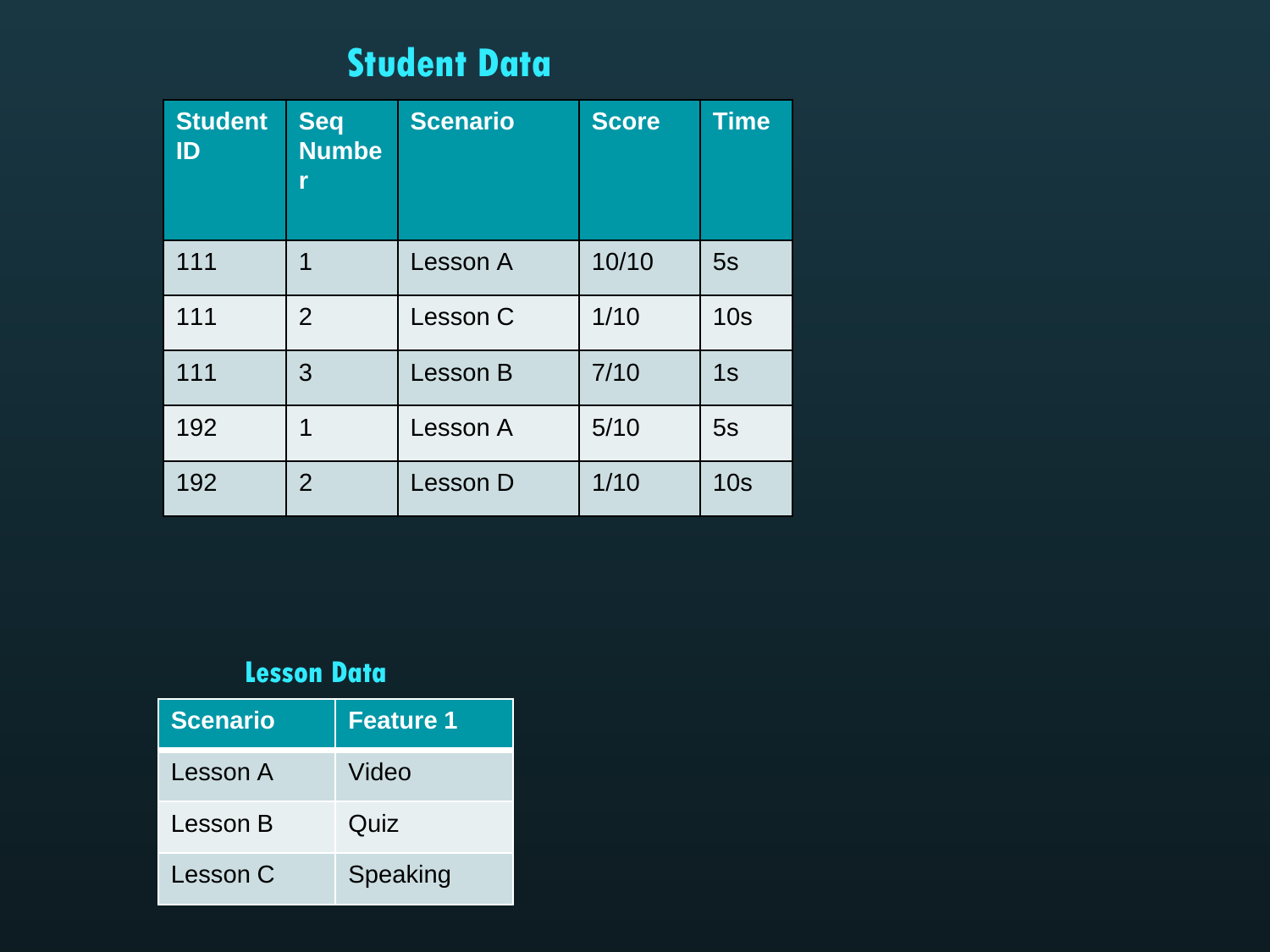### **Student Data**

### **Inference via Machine Learning**

| <b>Student</b><br>ID | <b>Seq</b><br><b>Numbe</b><br>$\mathbf{r}$ | <b>Scenario</b> | <b>Score</b> | <b>Time</b>     | <b>Skill 1</b>   | <b>Skill 2</b>   | <b>Skill 3</b>   |
|----------------------|--------------------------------------------|-----------------|--------------|-----------------|------------------|------------------|------------------|
| 111                  | 1                                          | Lesson A        | 10/10        | 5s              | <b>Untrained</b> | <b>Untrained</b> | <b>Untrained</b> |
| 111                  | $\overline{2}$                             | Lesson C        | 1/10         | 10 <sub>s</sub> | <b>Beginner</b>  | <b>Untrained</b> | <b>Untrained</b> |
| 111                  | 3                                          | Lesson B        | 7/10         | 1s              | <b>Beginner</b>  | <b>Untrained</b> | <b>Untrained</b> |
| 192                  | 1                                          | Lesson A        | 5/10         | 5s              | <b>Untrained</b> | <b>Untrained</b> | <b>Untrained</b> |
| 192                  | $\overline{2}$                             | Lesson D        | 1/10         | 10 <sub>s</sub> | <b>Untrained</b> | <b>Untrained</b> | <b>Untrained</b> |

| <b>Lesson Data</b> |                  | <b>Inference via Machine Learning</b> |                                     |                                        |  |  |
|--------------------|------------------|---------------------------------------|-------------------------------------|----------------------------------------|--|--|
| <b>Scenario</b>    | <b>Feature 1</b> | Skill 1<br><b>Applicability</b>       | <b>Skill 1</b><br><b>Difficulty</b> | <b>Skill 2</b><br><b>Applicability</b> |  |  |
| Lesson A           | Video            | <b>Very</b>                           | Easy                                | N/A                                    |  |  |
| Lesson B           | Quiz             | N/A                                   | N/A                                 | <b>Moderate</b>                        |  |  |
| Lesson C           | Speaking         | N/A                                   | N/A                                 | N/A                                    |  |  |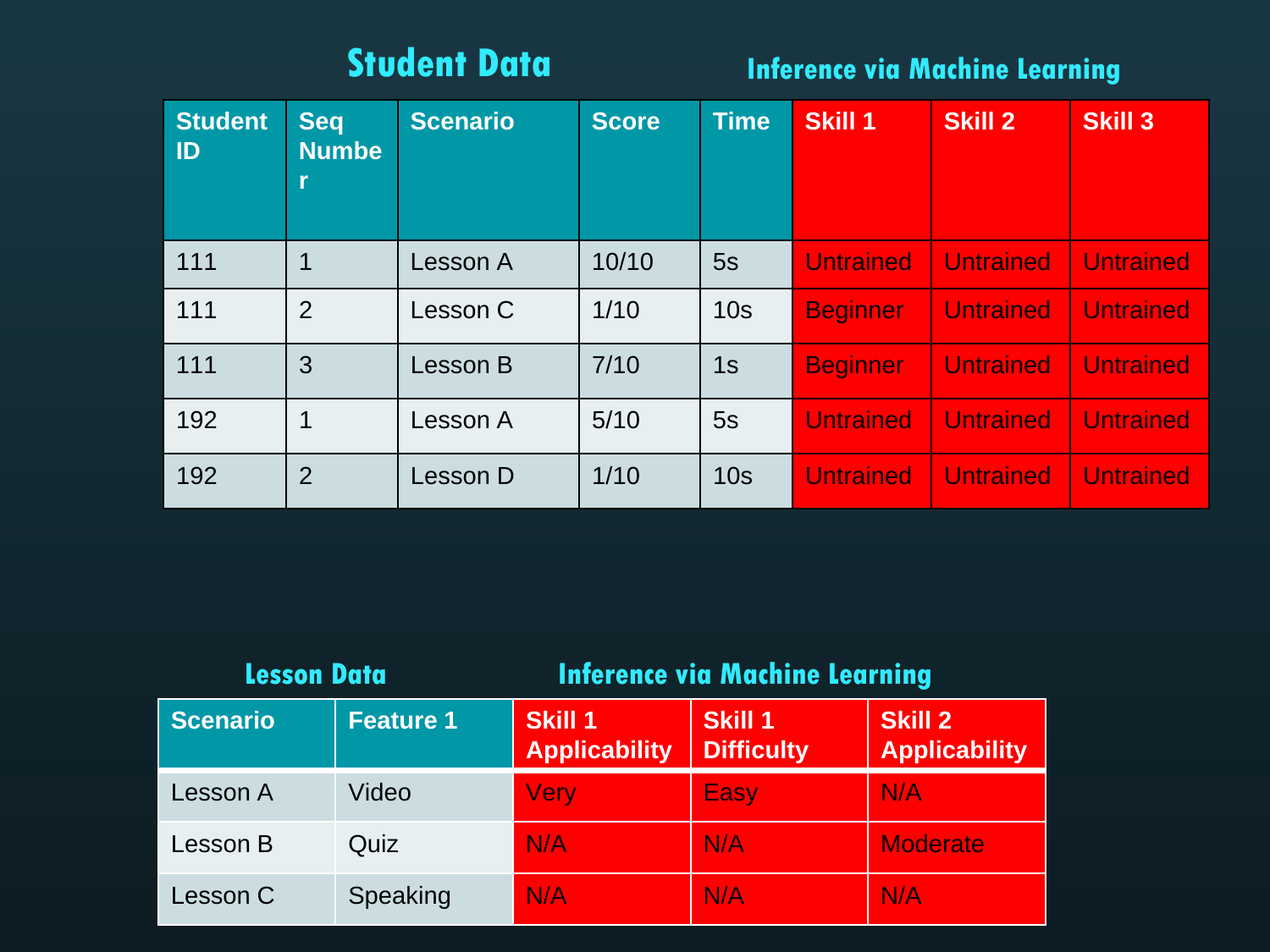### **Student Data**

**Inference via Machine Learning**

| <b>Student</b><br>ID | Seq #          | <b>Scenario</b> | <b>Score</b> | <b>Time</b>     | Skill 1             | <b>Skill 2</b>      | <b>Skill 3</b>      |
|----------------------|----------------|-----------------|--------------|-----------------|---------------------|---------------------|---------------------|
| 111                  | 1              | Lesson A        | 10/10        | 5s              | $\theta_1^{111}(1)$ | $\theta_2^{111}(1)$ | $\theta_3^{111}(1)$ |
| 111                  | 2              | Lesson C        | 1/10         | 10 <sub>s</sub> | $\theta_1^{111}(2)$ | $\theta_2^{111}(2)$ | $\theta_3^{111}(2)$ |
| 111                  | 3              | Lesson B        | 7/10         | 1s              | $\theta_1^{111}(3)$ | $\theta_2^{111}(3)$ | $\theta_3^{111}(3)$ |
| 192                  | $\mathbf 1$    | Lesson A        | $5/10$       | 5s              | $\theta_1^{111}(1)$ | $\theta_2^{111}(1)$ | $\theta_3^{111}(1)$ |
| 192                  | $\overline{2}$ | Lesson D        | 1/10         | 10 <sub>s</sub> | $\theta_1^{111}(2)$ | $\theta_2^{111}(2)$ | $\theta_3^{111}(2)$ |

#### **Lesson Data**

#### **Inference via Machine Learning**

| <b>Material</b>   | <b>Feature 1</b> | <b>Skill 1</b><br><b>Applicability</b> | <b>Skill 1</b><br><b>Difficulty</b> | <b>Skill 2</b><br><b>Applicability</b> |
|-------------------|------------------|----------------------------------------|-------------------------------------|----------------------------------------|
| <b>Material 1</b> | Video            | $a_1^1$                                | $d_1^1$                             | $a_2^1$                                |
| <b>Material 2</b> | Quiz             | $a_1^2$                                | $d_1^2$                             | $a_2^2$                                |
| <b>Material 3</b> | Speaking         | $a_1^3$                                | $d_1^3$                             | $a_3^3$                                |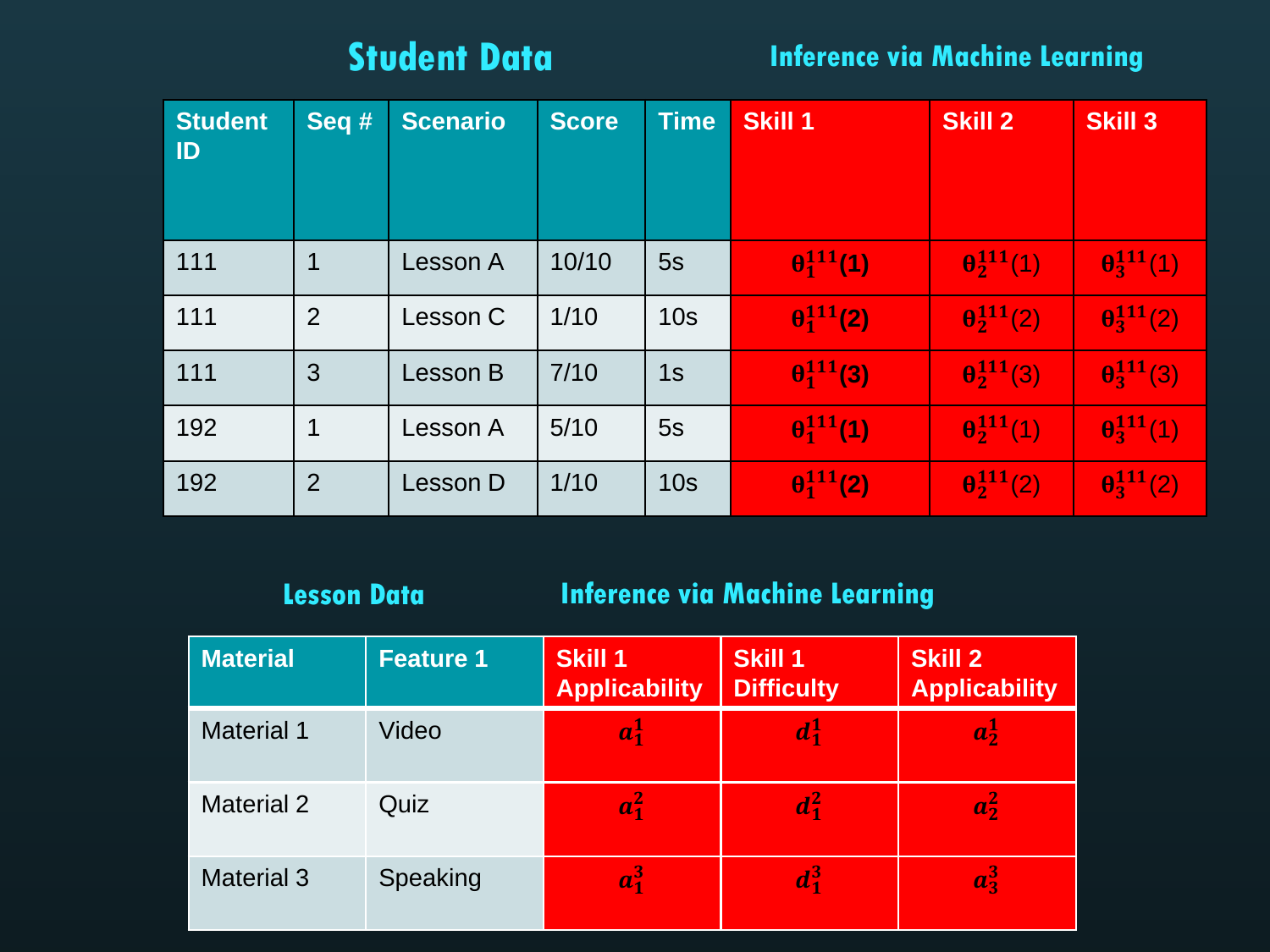# **POMDP Overview**

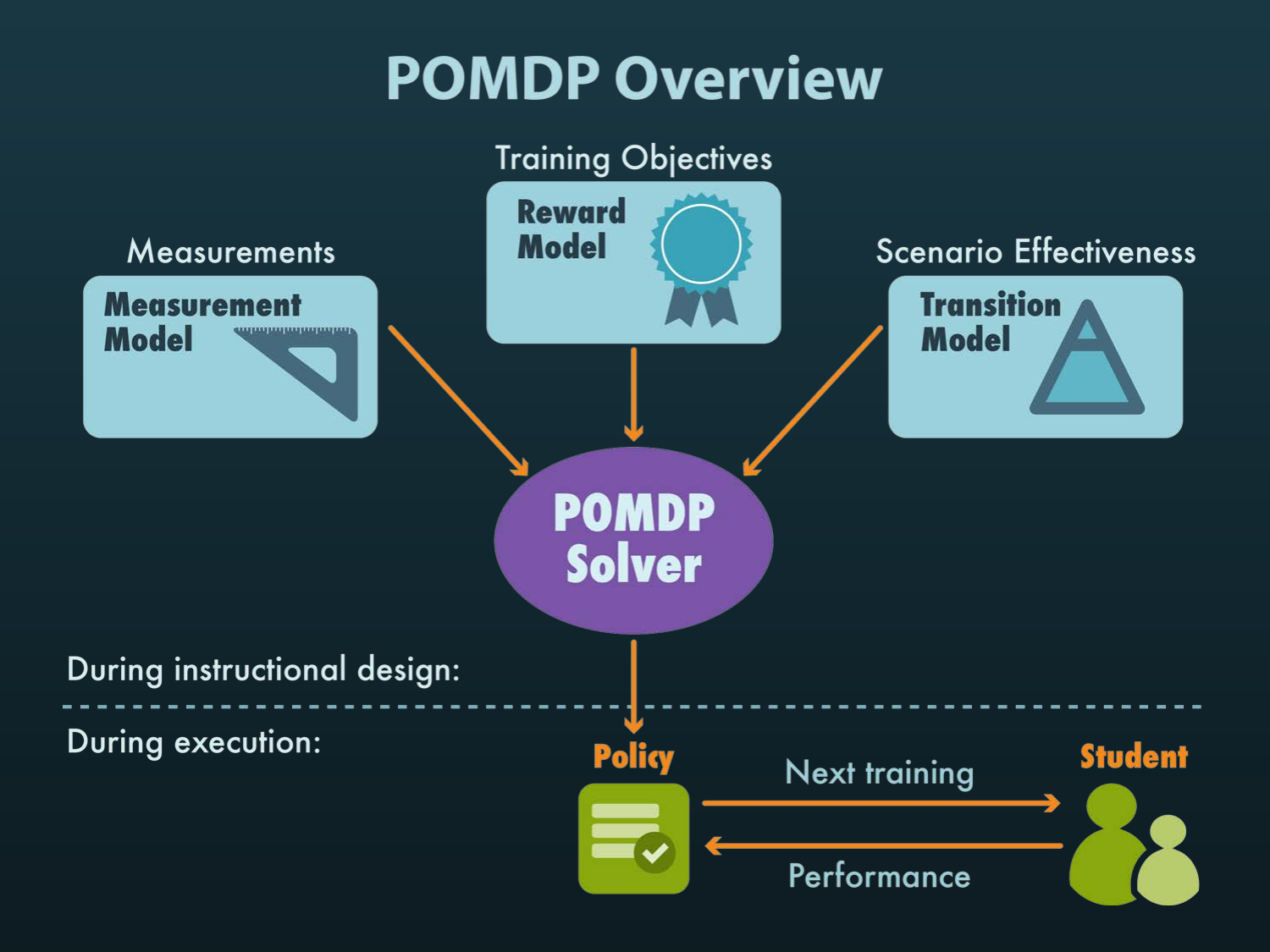# **Sequential Optimization under Uncertainty**

Intelligent mathematical modeling approach called POMDP (Partially Observable Markov Decision Process

> Reasoning under Uncertainty (left) Sequential Optimization Model (right)

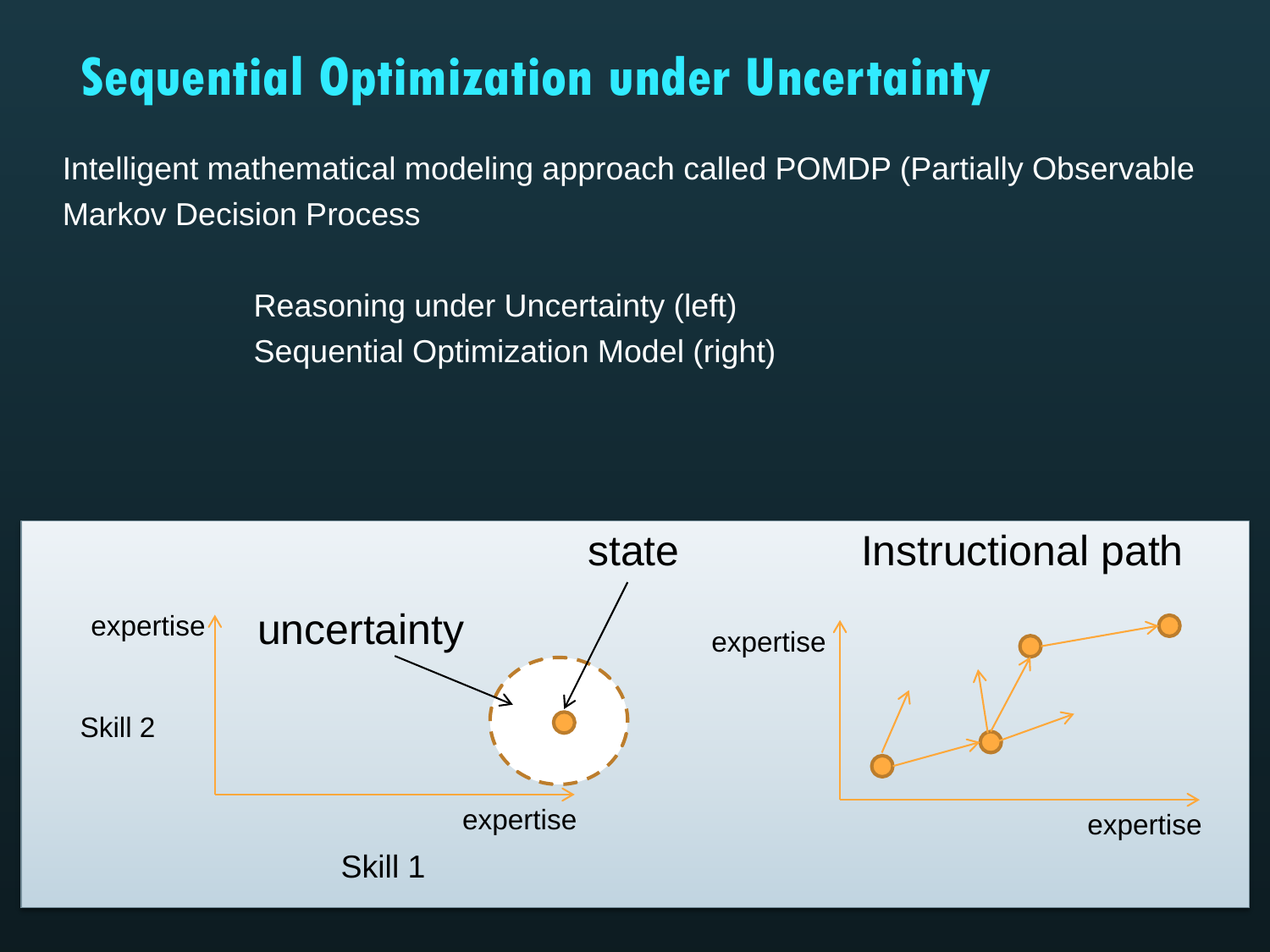# Model



Score 1 ... Score n

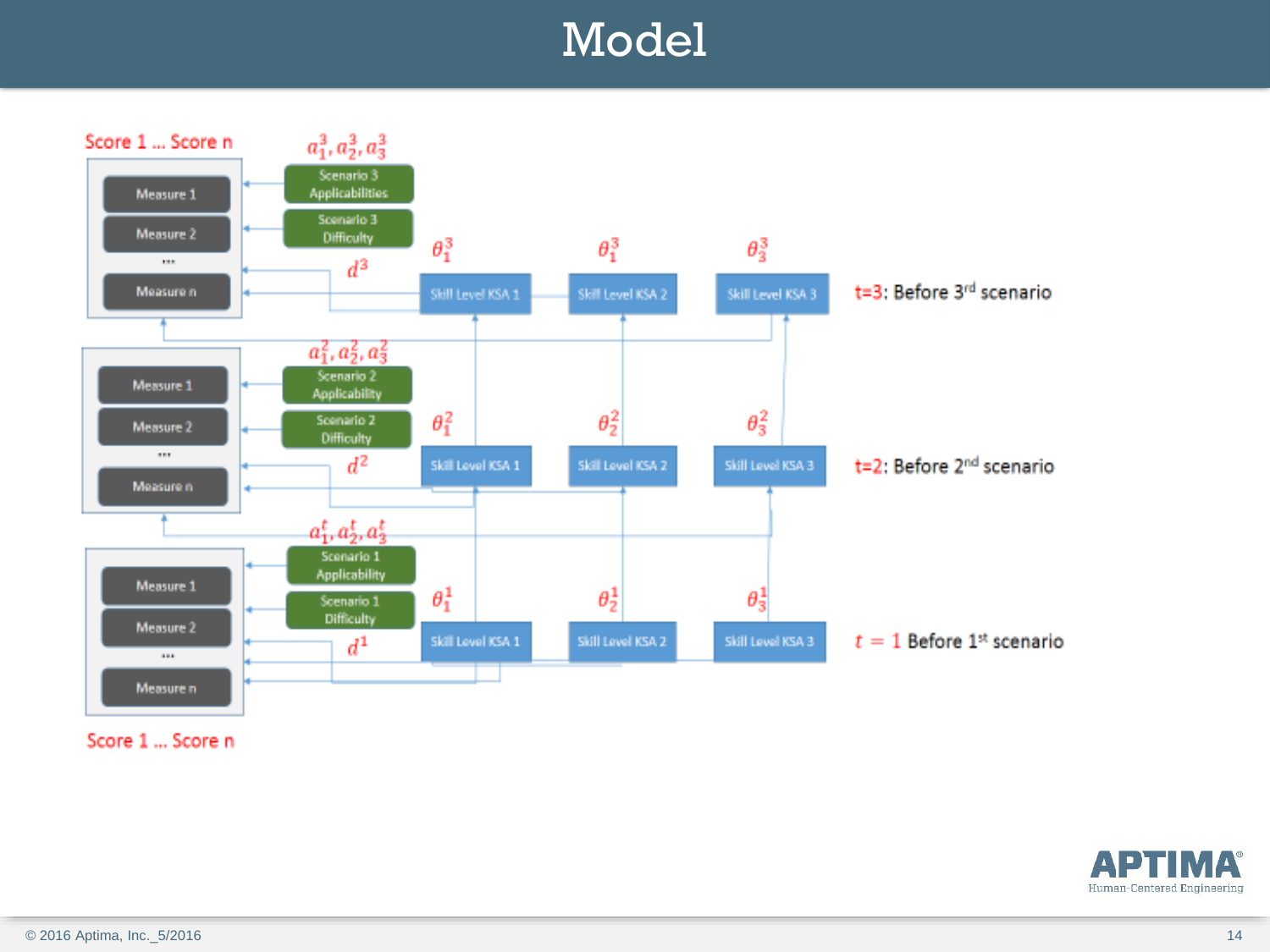# Model for GIFT

| Course                 | <b>Name</b>           | draw pin | draw spring | draw anything | draw pinned | draw freeform | draw ramp |
|------------------------|-----------------------|----------|-------------|---------------|-------------|---------------|-----------|
| Playground 1, Puzzle 1 | Tutorial 1            |          |             |               |             |               |           |
| Playground 1, Puzzle 2 | Tutorial 2            |          |             |               |             |               |           |
| Playground 1, Puzzle 3 | <b>Tutorial 3</b>     |          |             |               |             |               |           |
| Playground 1, Puzzle 4 | Tutorial 4            |          |             |               |             |               |           |
| Playground 1, Puzzle 5 | <b>Tutorial 5</b>     |          |             |               |             |               |           |
| Playground 2, Puzzle 1 | Impulse 1             | X        | X           |               |             |               |           |
| Playground 2, Puzzle 2 | Impulse 2             | X        | X           |               |             |               |           |
| Playground 2, Puzzle 3 | Impulse 3             | X        | X           |               |             |               |           |
| Playground 3, Puzzle 1 | Momentum 1            |          |             | X             | X           |               |           |
| Playground 3, Puzzle 2 | Momentum <sub>2</sub> |          |             | X             | X           |               |           |
| Playground 3, Puzzle 3 | Momentum 3            |          |             | $\mathsf X$   | X           |               |           |
| Playground 4, Puzzle 1 | Energy 1              |          |             |               |             | X             | X         |
| Playground 4, Puzzle 2 | Energy 2              |          |             |               |             | X             | X         |
| Playground 4, Puzzle 3 | Energy 3              |          |             |               |             | X             | X         |

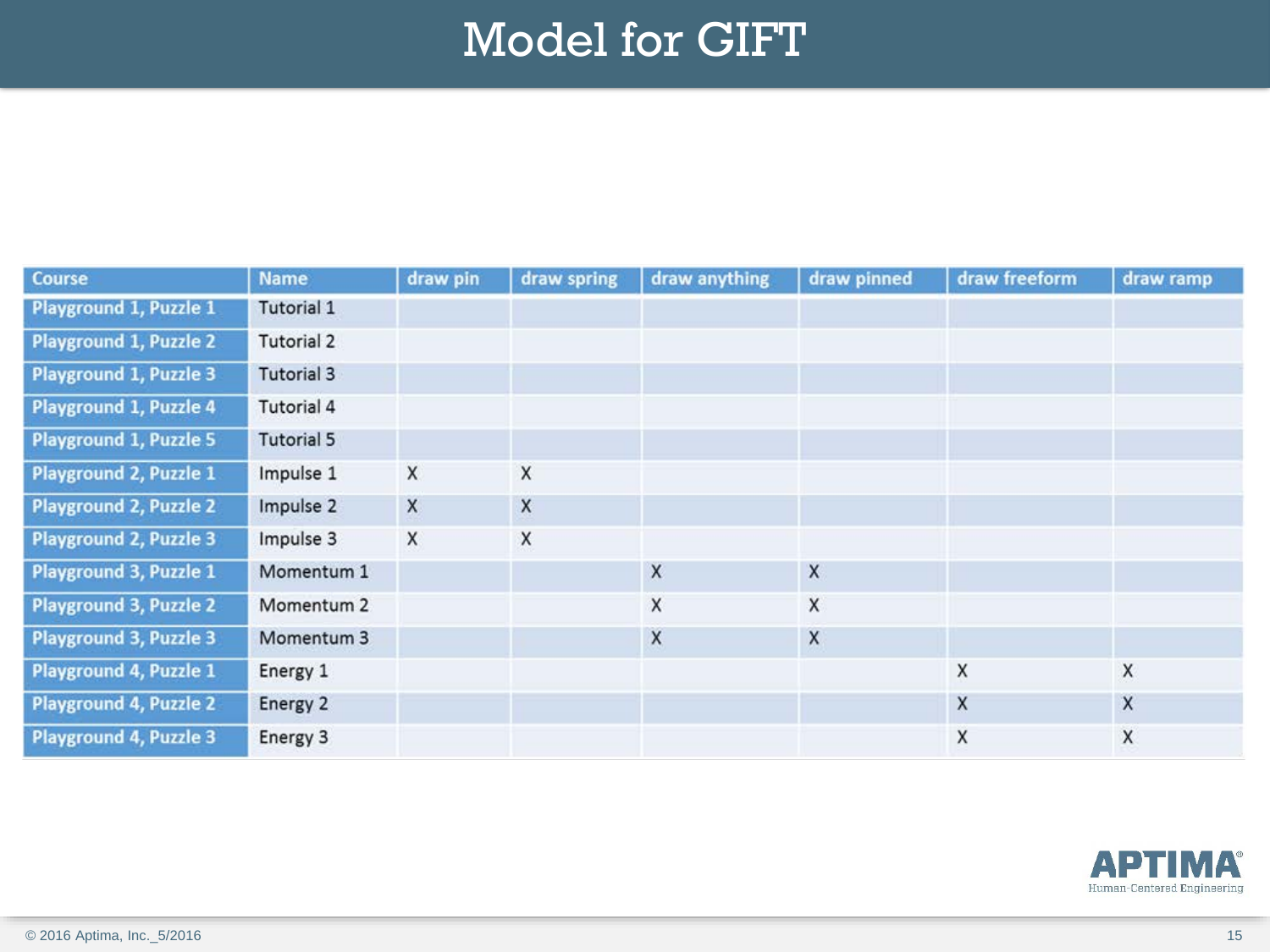# Data mining results (1)

- We collected data for 42 students running through sequences.
	- We extracted this data, used it to learn a model

| <b>Course</b><br>#      | Ge<br>ner<br>al | <b>Draw</b><br><b>Anyth</b><br>ing | <b>Draw</b><br>Freeform   | <b>Draw</b><br>Pin | <b>Draw</b><br><b>Pinned</b> | <b>Draw</b><br>Ramp | <b>Draw</b><br><b>Spring</b> | <b>User</b><br>Ramp | <b>User</b><br><b>Spring</b> |
|-------------------------|-----------------|------------------------------------|---------------------------|--------------------|------------------------------|---------------------|------------------------------|---------------------|------------------------------|
| $\overline{\mathbf{0}}$ | $\overline{2}$  | 1                                  | 1                         | $\overline{2}$     | $\overline{2}$               | $\mathbf{0}$        | $\mathbf 0$                  | $\mathbf 0$         | $\mathbf 1$                  |
| 1                       | 3               | $\overline{1}$                     | $\overline{1}$            | 3                  | 3                            | $\mathbf 0$         | $\overline{0}$               | $\overline{0}$      | $\mathbf 1$                  |
| $\overline{2}$          | 3               | $\overline{2}$                     | $\overline{2}$            | 3                  | 3                            | $\mathbf 1$         | 1                            | $\overline{0}$      | $\overline{2}$               |
| $\overline{4}$          | 3               | 3                                  | $\overline{2}$            | 5                  | $\overline{4}$               | $\mathbf{1}$        | $\mathbf{1}$                 | $\overline{0}$      | $\overline{2}$               |
| $5\phantom{1}$          | $\overline{7}$  | 3                                  | $\overline{2}$            | 5                  | 5                            | $\overline{2}$      | $\overline{2}$               | $\overline{1}$      | $\overline{2}$               |
| $6\phantom{1}$          | $\overline{7}$  | $\overline{4}$                     | 3                         | $6\phantom{1}$     | $\overline{5}$               | $\overline{2}$      | $\overline{2}$               | $\overline{2}$      | 3                            |
| $\overline{7}$          | $\overline{8}$  | 5                                  | $\overline{4}$            | $\overline{7}$     | 5                            | $\overline{2}$      | $\overline{2}$               | 3                   | 3                            |
|                         |                 |                                    | One student's progression |                    |                              |                     |                              |                     |                              |

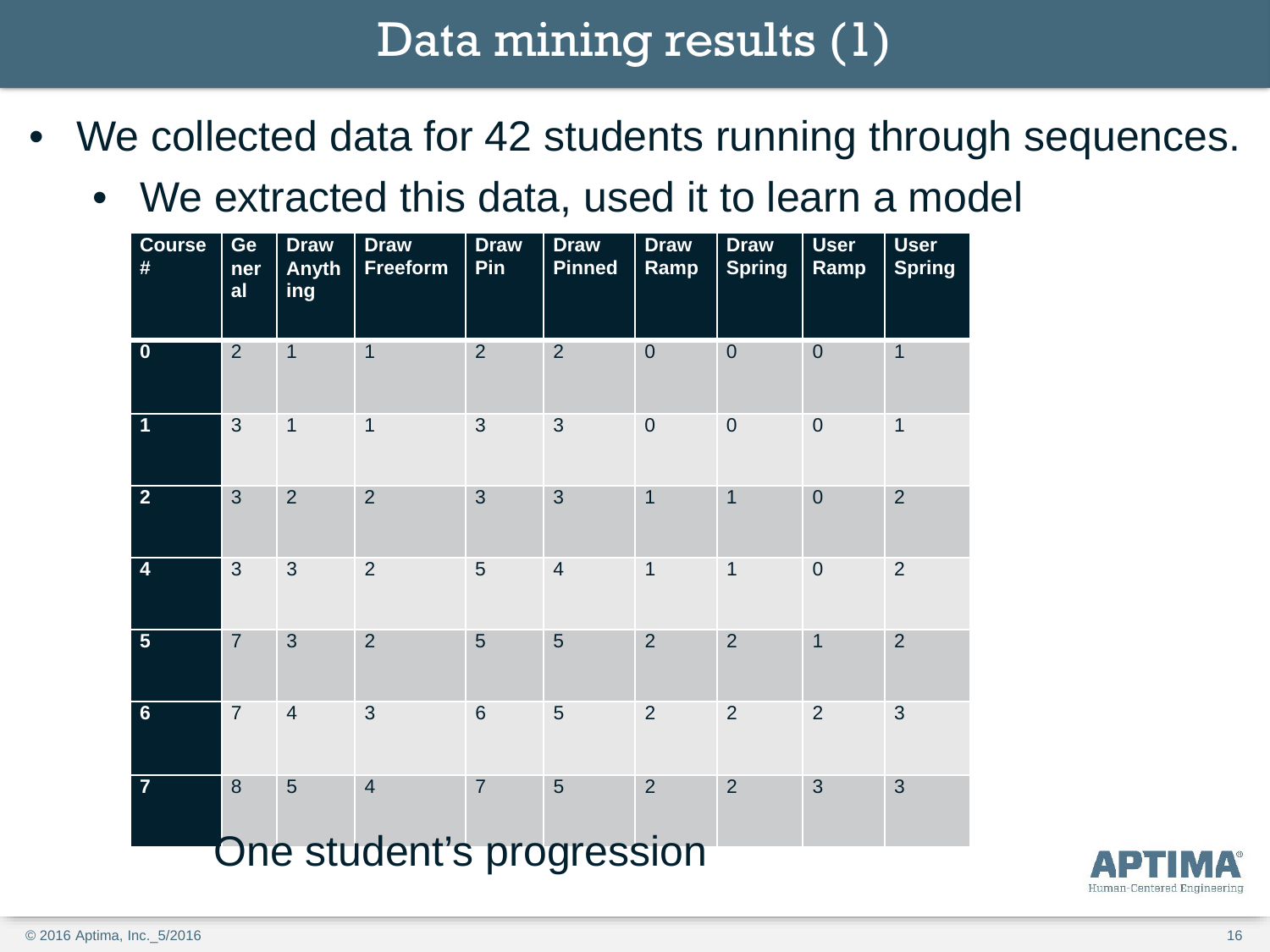# Data mining results (2)

| <b>Course ID</b>     | <b>Sampled Diffiulty</b> |
|----------------------|--------------------------|
| p2p1.course.xml      | 7                        |
| p2p2.course.xml      | 6                        |
| p2p3.course.xml      | 6                        |
| p3p1.course.xml      | $\overline{4}$           |
| p3p2.course.xml      | 5                        |
| p3p3.course.xml      | $\overline{4}$           |
| p4p1.course.xml      | 1                        |
| p4p2.course.xml      | 5                        |
| p4p3.course.xml      | 5                        |
| tutorials.course.xml | 1                        |

## Course difficulties

Transition probability for one course, for trainees who are currently at Level 0

| $\overline{\phantom{a}}$ |       | $\bullet$ | ె | $\boldsymbol{\Lambda}$ | l 5 | l 6 | 17 | l 8 |                            |
|--------------------------|-------|-----------|---|------------------------|-----|-----|----|-----|----------------------------|
| 71.1%                    | 28.3% | 6%        |   | U                      |     |     |    |     | <b>ADTIMA®</b>             |
|                          |       |           |   |                        |     |     |    |     | Human-Centered Engineering |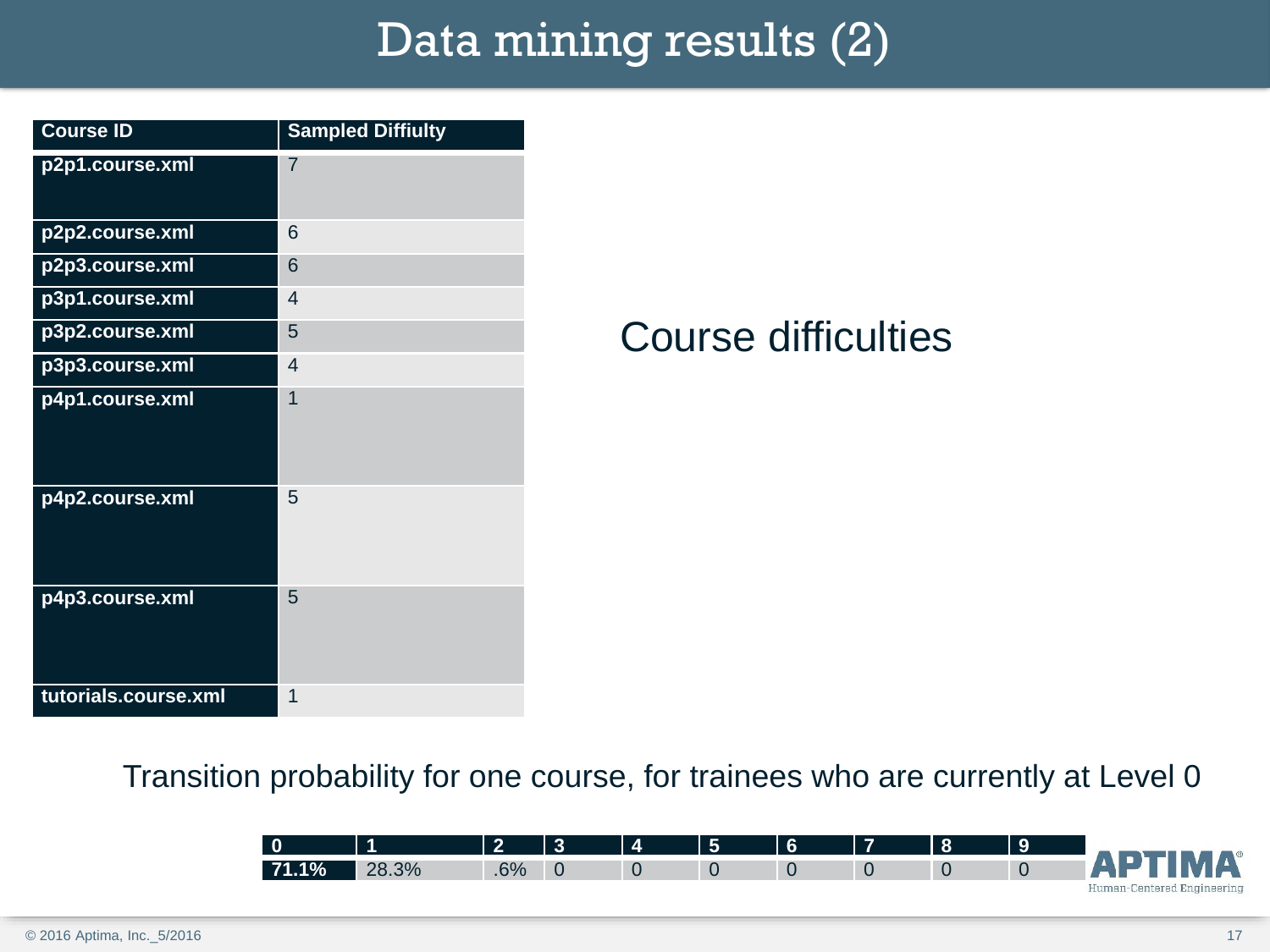# Simulated students

- We simulated 10000 students using the learned data model
	- We used the learned model to compare an adaptive to a random training strategy in Newton's Playground



Average Skill Level

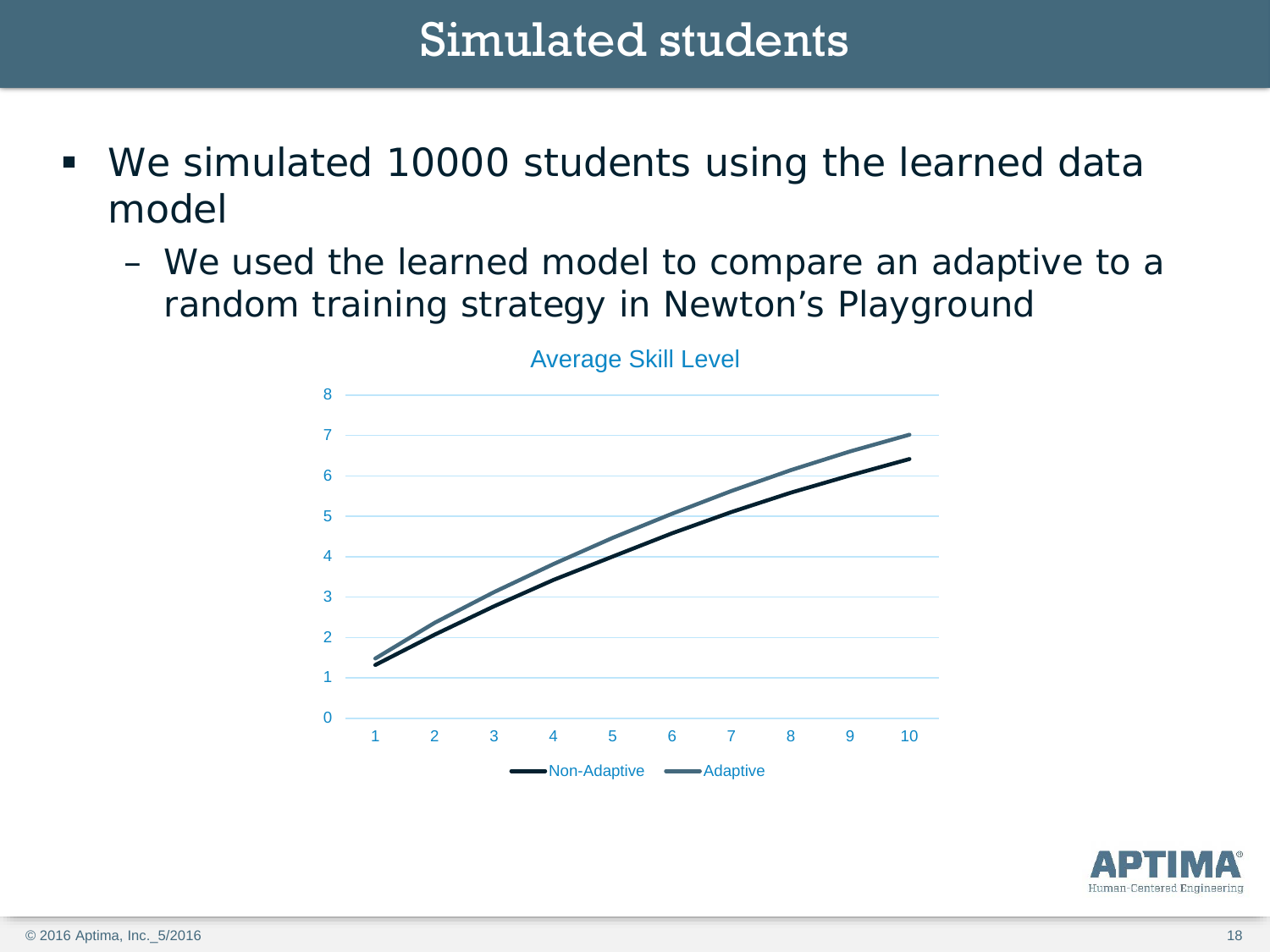# Next steps (1)

**Use for AAR** 



**Use for adaptive training** 

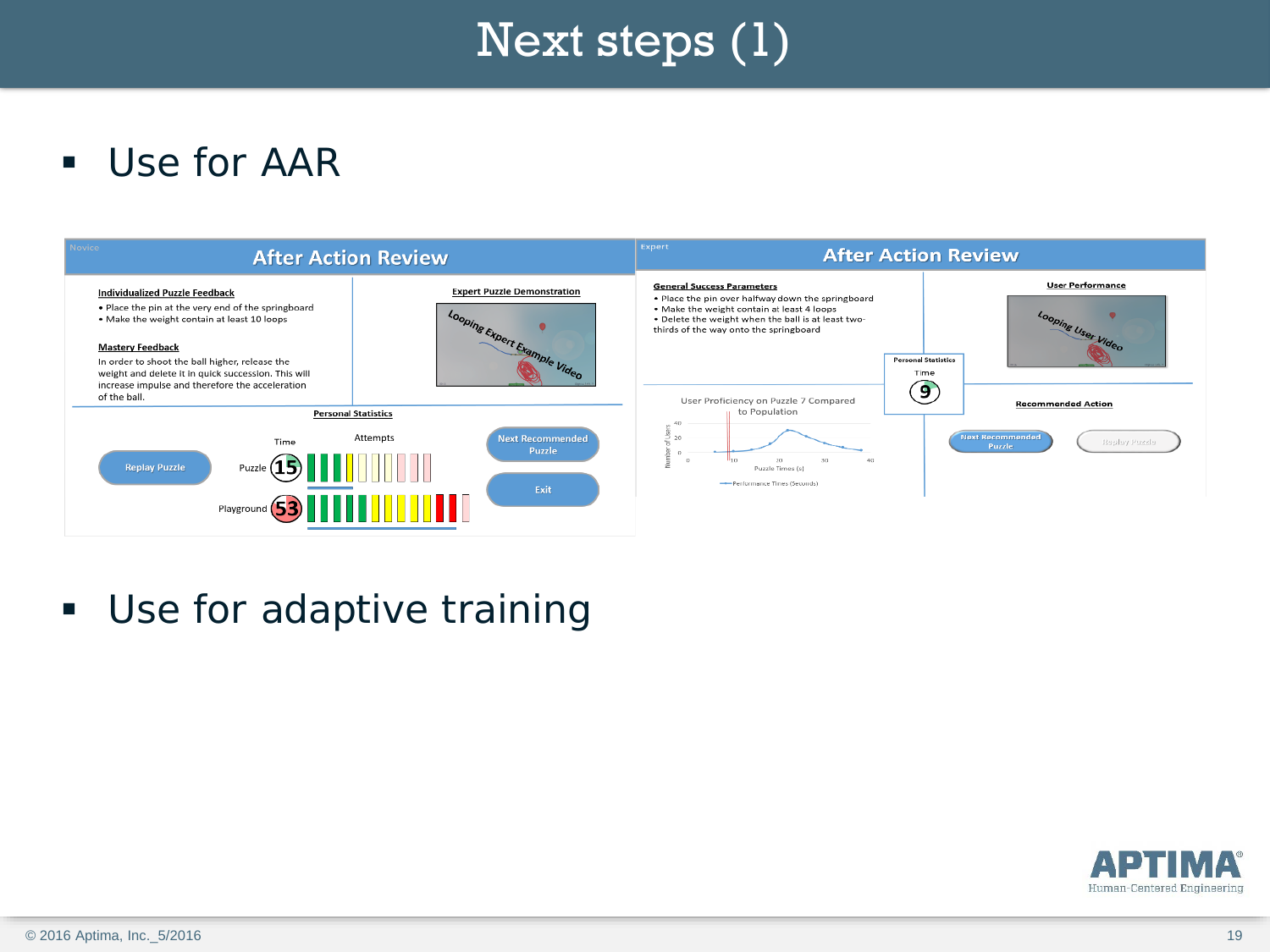# Next steps (1)

**Use for AAR** 



**Use for adaptive training** 

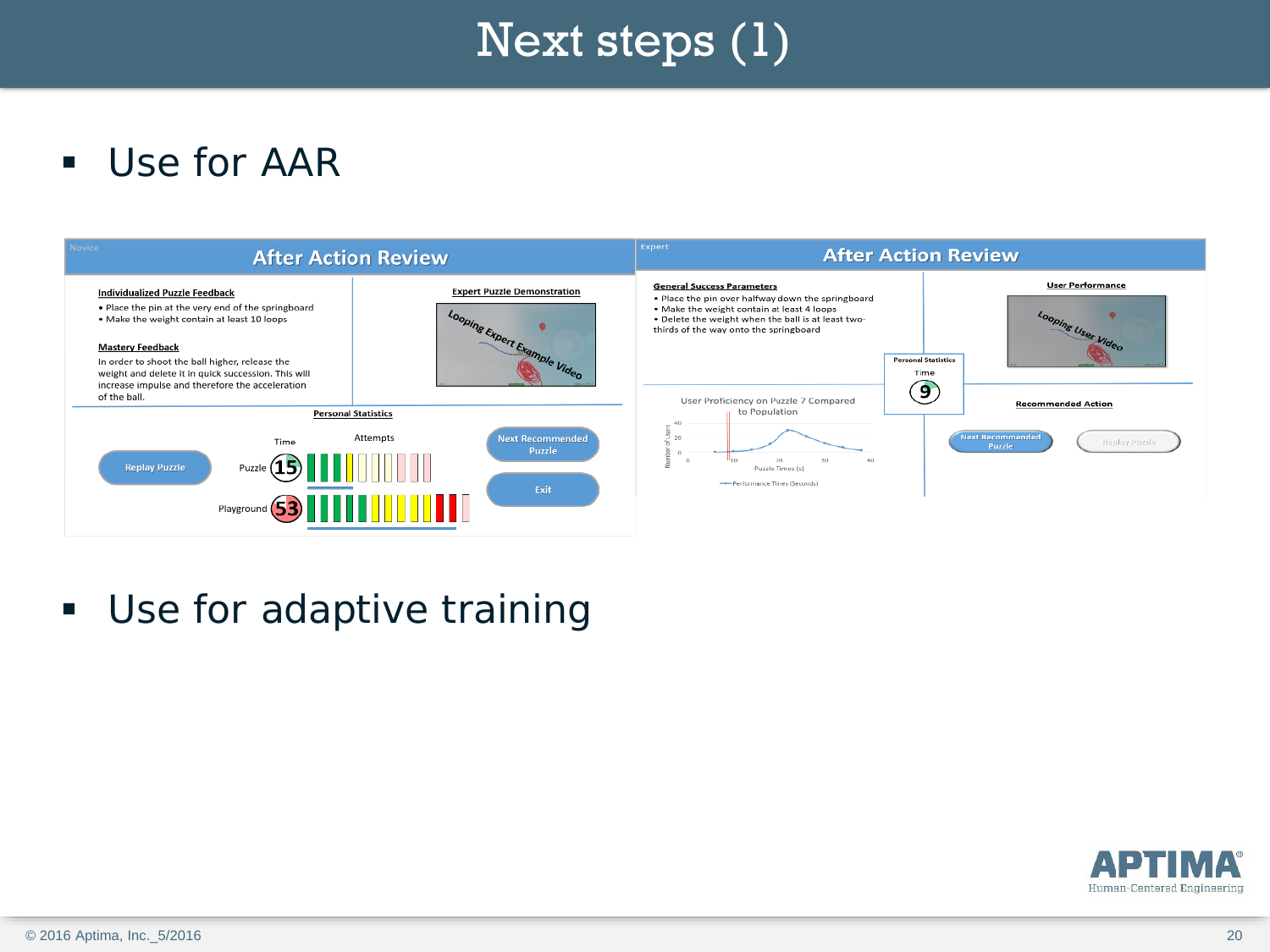# Conclusions

- We produced techniques for machine learning information saved to an LMS in GIFT
	- The technique populates a model of the domain
- We ran a data collection study, to learn the model parameters
	- Based on this study, we can simulate students
- The work involved several enhancements so that we could run the study on GIFT Cloud and recommend next content
- Next step, run an adaptive training study
	- Populate with AAR